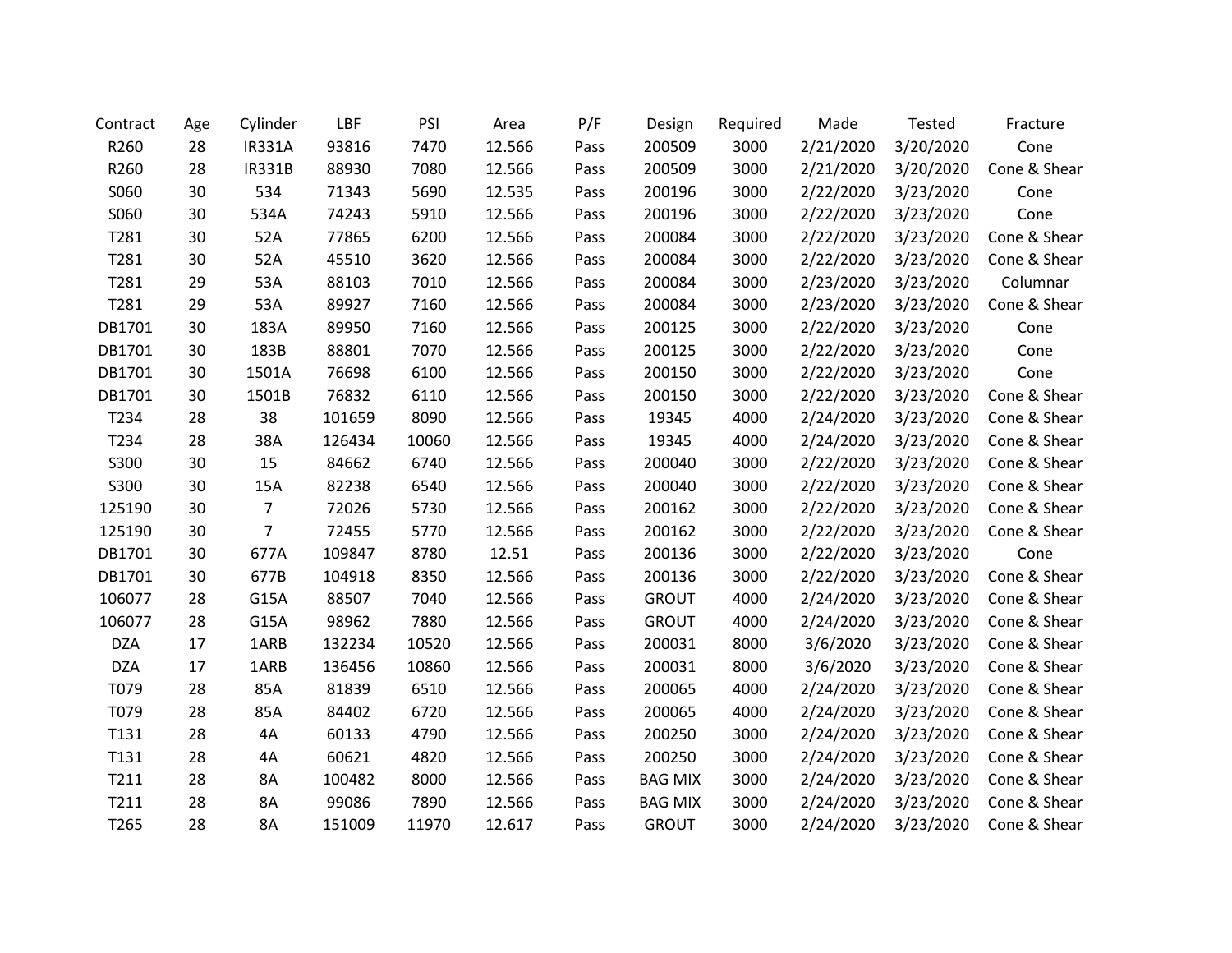| T265       | 28             | 8A             | 117644 | 9360   | 12.566 | Pass | <b>GROUT</b>   | 3000 | 2/24/2020 | 3/23/2020 | Cone & Shear |
|------------|----------------|----------------|--------|--------|--------|------|----------------|------|-----------|-----------|--------------|
| T307       | 14             | 1B             | 59214  | 4710   | 12.566 | Pass | 200516         | 4000 | 3/9/2020  | 3/23/2020 | Cone & Shear |
| <b>DZA</b> | 12             | 2ARB           | 124337 | 9890   | 12.566 | Pass | 200031         | 8000 | 3/11/2020 | 3/23/2020 | Cone & Shear |
| <b>DZA</b> | 12             | 2ARB           | 130559 | 10390  | 12.566 | Pass | 200031         | 8000 | 3/11/2020 | 3/23/2020 | Cone & Shear |
| <b>DZA</b> | $\overline{7}$ | 3ARB           | 118367 | 9420   | 12.566 | Pass | 200031         | 8000 | 3/16/2020 | 3/23/2020 | Cone & Shear |
| <b>DZA</b> | $\overline{7}$ | 3ARB           | 124090 | 9870   | 12.566 | Pass | 200031         | 8000 | 3/16/2020 | 3/23/2020 | Cone & Shear |
| T932       | $\overline{7}$ | 2B             | 34826  | < 2770 | 12.566 | Fail | 200178         | 3000 | 3/16/2020 | 3/23/2020 | Cone & Shear |
| S359       | 12HR           | 8C             | 22079  | < 1760 | 12.566 | Fail | 200138         | 2500 | 3/23/2020 | 3/24/2020 | Cone & Split |
| R260       | 28             | <b>IR332A</b>  | 63431  | 5050   | 12.566 | Pass | 200110         | 3000 | 2/25/2020 | 3/24/2020 | Cone & Shear |
| R260       | 28             | <b>IR332B</b>  | 68750  | 5470   | 12.566 | Pass | 200110         | 3000 | 2/25/2020 | 3/24/2020 | Cone & Split |
| S060       | 28             | 535            | 89065  | 7090   | 12.566 | Pass | 200196         | 3000 | 2/25/2020 | 3/24/2020 | Shear        |
| S060       | 28             | 535A           | 90675  | 7220   | 12.566 | Pass | 200196         | 3000 | 2/25/2020 | 3/24/2020 | Cone         |
| T340       | 28             | 9              | 102976 | 8190   | 12.566 | Pass | 200455         | 4000 | 2/25/2020 | 3/24/2020 | Cone & Shear |
| T340       | 28             | <b>9A</b>      | 101082 | 8040   | 12.566 | Pass | 200455         | 4000 | 2/25/2020 | 3/24/2020 | Cone & Shear |
| S202       | 28             | 117            | 177912 | 6290   | 28.274 | Pass | 200144         | 3000 | 2/25/2020 | 3/24/2020 | Cone         |
| S202       | 28             | 117A           | 180118 | 6370   | 28.274 | Pass | 200144         | 3000 | 2/25/2020 | 3/24/2020 | Cone         |
| 122627     | 28             | 47             | 79349  | 6310   | 12.566 | Pass | 200401         | 3000 | 2/25/2020 | 3/24/2020 | Cone & Shear |
| 122627     | 28             | 47A            | 78912  | 6280   | 12.566 | Pass | 200401         | 3000 | 2/25/2020 | 3/24/2020 | Cone         |
| DB1701     | 28             | 184A           | 94819  | 7590   | 12.497 | Pass | 200125         | 3000 | 2/25/2020 | 3/24/2020 | Cone & Shear |
| DB1701     | 28             | 184B           | 84362  | 6710   | 12.566 | Pass | 200125         | 3000 | 2/25/2020 | 3/24/2020 | Cone         |
| DB1701     | 28             | 1453A          | 97981  | 7800   | 12.566 | Pass | 200119         | 3000 | 2/25/2020 | 3/24/2020 | Cone         |
| DB1701     | 28             | 1453B          | 99930  | 7950   | 12.566 | Pass | 200119         | 3000 | 2/25/2020 | 3/24/2020 | Cone & Shear |
| DB1701     | 28             | 2062A          | 155201 | 5490   | 28.274 | Pass | 200098         | 3000 | 2/25/2020 | 3/24/2020 | Cone & Shear |
| DB1701     | 28             | 2062B          | 159649 | 5650   | 28.274 | Pass | 200098         | 3000 | 2/25/2020 | 3/24/2020 | Cone & Shear |
| P230       | 28             | 1739           | 126665 | 4480   | 28.274 | Pass | 200160         | 3000 | 2/25/2020 | 3/24/2020 | Cone & Split |
| P230       | 28             | 1739A          | 129908 | 4590   | 28.274 | Pass | 200160         | 3000 | 2/25/2020 | 3/24/2020 | Cone & Split |
| T243       | 28             | $\overline{4}$ | 115680 | 9210   | 12.566 | Pass | <b>BAG MIX</b> | 4000 | 2/25/2020 | 3/24/2020 | Cone & Split |
| T243       | 28             | 4A             | 111806 | 8900   | 12.566 | Pass | <b>BAG MIX</b> | 4000 | 2/25/2020 | 3/24/2020 | Cone & Shear |
| S358       | 28             | 28             | 128904 | 10120  | 12.743 | Pass | 200153         | 3000 | 2/25/2020 | 3/24/2020 | Cone         |
| S358       | 28             | 28A            | 119221 | 9490   | 12.566 | Pass | 200153         | 3000 | 2/25/2020 | 3/24/2020 | Cone & Shear |
| R364       | 28             | $\mathbf{1}$   | 81426  | 6470   | 12.592 | Pass | 200555         | 3000 | 2/25/2020 | 3/24/2020 | Cone         |
| R364       | 28             | 1A             | 72584  | 5780   | 12.566 | Pass | 200555         | 3000 | 2/25/2020 | 3/24/2020 | Cone & Split |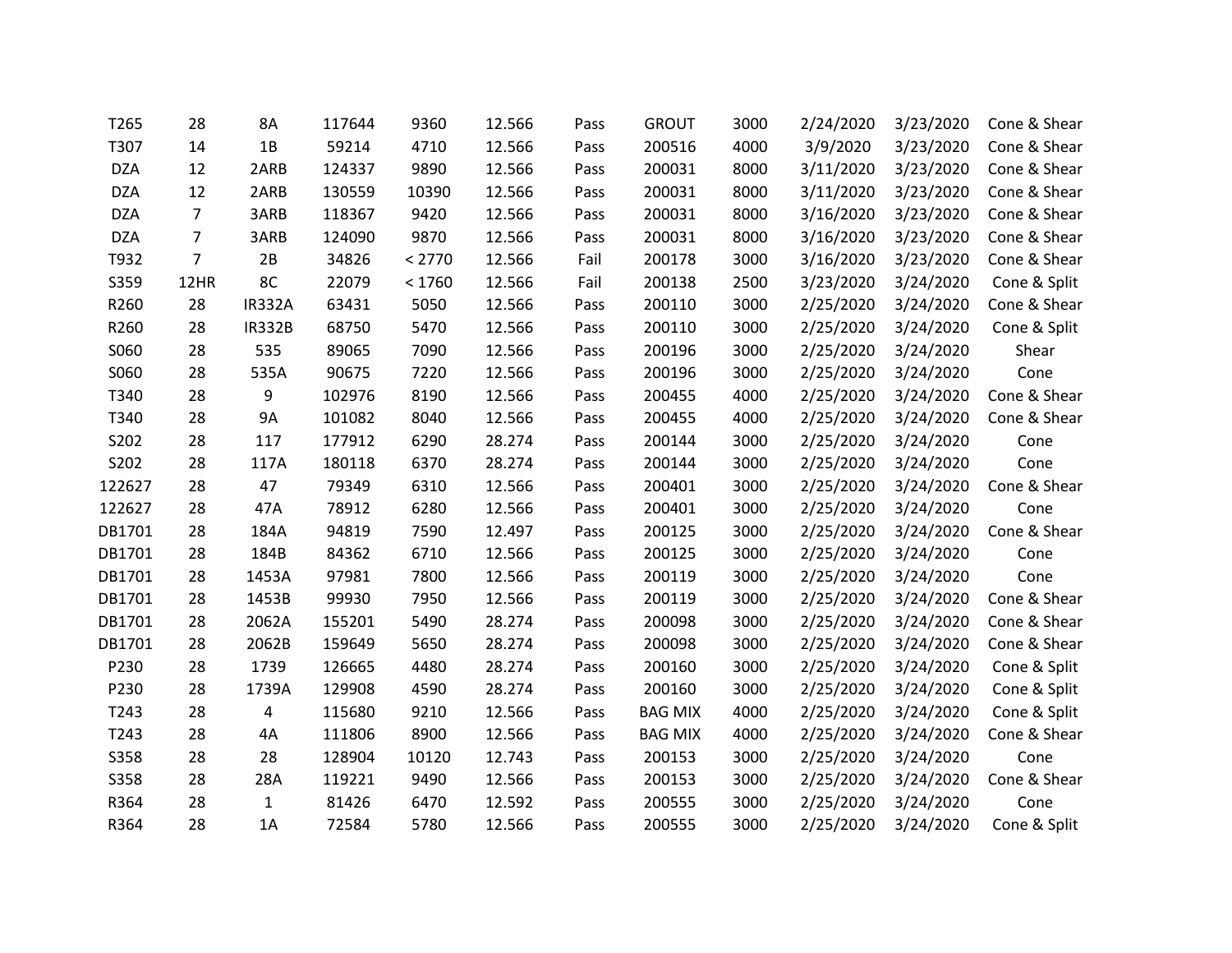| T393   | 28 | $\overline{2}$ | 86350  | 6870  | 12.566 | Pass | 200559       | 3000 | 2/25/2020 | 3/24/2020 | Cone         |
|--------|----|----------------|--------|-------|--------|------|--------------|------|-----------|-----------|--------------|
| T393   | 28 | 2A             | 86581  | 6890  | 12.566 | Pass | 200559       | 3000 | 2/25/2020 | 3/24/2020 | Cone & Shear |
| T393   | 28 | 3              | 101197 | 8050  | 12.566 | Pass | 200559       | 3000 | 2/25/2020 | 3/24/2020 | Cone & Shear |
| T393   | 28 | 3A             | 107022 | 8520  | 12.566 | Pass | 200559       | 3000 | 2/25/2020 | 3/24/2020 | Cone         |
| S300   | 28 | 16             | 95242  | 7580  | 12.566 | Pass | 200040       | 3000 | 2/25/2020 | 3/24/2020 | Cone & Shear |
| S300   | 28 | 16A            | 89496  | 7120  | 12.566 | Pass | 200040       | 3000 | 2/25/2020 | 3/24/2020 | Cone & Shear |
| 125190 | 28 | 8              | 71632  | 5700  | 12.566 | Pass | 200162       | 3000 | 2/25/2020 | 3/24/2020 | Cone & Shear |
| 125190 | 28 | 8A             | 69572  | 5540  | 12.566 | Pass | 200162       | 3000 | 2/25/2020 | 3/24/2020 | Cone & Shear |
| T103   | 28 | 9              | 104366 | 8310  | 12.566 | Pass | 200326       | 3000 | 2/25/2020 | 3/24/2020 | Cone         |
| T103   | 28 | <b>9A</b>      | 99936  | 7950  | 12.566 | Pass | 200326       | 3000 | 2/25/2020 | 3/24/2020 | Cone         |
| 106077 | 28 | G16A           | 77974  | 6200  | 12.566 | Pass | <b>GROUT</b> | 4000 | 2/25/2020 | 3/24/2020 | Cone & Shear |
| 106077 | 28 | G16A           | 103682 | 8250  | 12.566 | Pass | <b>GROUT</b> | 4000 | 2/25/2020 | 3/24/2020 | Columnar     |
| 121515 | 28 | 12             | 73452  | 5850  | 12.566 | Pass | 200063       | 3000 | 2/25/2020 | 3/24/2020 | Cone & Shear |
| 121515 | 28 | 12A            | 78154  | 6220  | 12.566 | Pass | 200063       | 3000 | 2/25/2020 | 3/24/2020 | Cone & Shear |
| Q029   | 28 | 455A           | 64735  | 5150  | 12.566 | Pass | 200285       | 4000 | 2/25/2020 | 3/24/2020 | Cone & Split |
| Q029   | 28 | 455A           | 69556  | 5540  | 12.566 | Pass | 200285       | 4000 | 2/25/2020 | 3/24/2020 | Cone & Shear |
| Q029   | 28 | 456A           | 76746  | 6110  | 12.566 | Pass | 200285       | 4000 | 2/25/2020 | 3/24/2020 | Columnar     |
| Q029   | 28 | 456A           | 81497  | 6490  | 12.566 | Pass | 200285       | 4000 | 2/25/2020 | 3/24/2020 | Cone         |
| Q029   | 28 | 457A           | 72500  | 5770  | 12.566 | Pass | 200058       | 3000 | 2/25/2020 | 3/24/2020 | Cone & Shear |
| Q029   | 28 | 457A           | 73149  | 5820  | 12.566 | Pass | 200058       | 3000 | 2/25/2020 | 3/24/2020 | Cone & Shear |
| Q297   | 28 | 355A           | 82268  | 6550  | 12.566 | Pass | 200286       | 3000 | 2/25/2020 | 3/24/2020 | Cone & Shear |
| Q297   | 28 | 355A           | 83841  | 6670  | 12.566 | Pass | 200286       | 3000 | 2/25/2020 | 3/24/2020 | Cone & Shear |
| T079   | 28 | 86A            | 69486  | 5530  | 12.566 | Pass | 200066       | 3000 | 2/25/2020 | 3/24/2020 | Cone & Shear |
| T079   | 28 | 86A            | 67032  | 5330  | 12.566 | Pass | 200066       | 3000 | 2/25/2020 | 3/24/2020 | Cone & Split |
| T211   | 28 | <b>9A</b>      | 57430  | 4560  | 12.585 | Pass | 200452       | 3000 | 2/25/2020 | 3/24/2020 | Cone & Shear |
| T211   | 28 | 9Α             | 53465  | 4250  | 12.566 | Pass | 200452       | 3000 | 2/25/2020 | 3/24/2020 | Cone & Shear |
| T281   | 28 | 54A            | 92093  | 7320  | 12.585 | Pass | 200084       | 3000 | 2/25/2020 | 3/24/2020 | Cone & Shear |
| T281   | 28 | 54A            | 94200  | 7500  | 12.566 | Pass | 200084       | 3000 | 2/25/2020 | 3/24/2020 | Columnar     |
| T299   | 28 | 5A             | 102569 | 8160  | 12.566 | Pass | <b>GROUT</b> | 3000 | 2/25/2020 | 3/24/2020 | Cone & Shear |
| T299   | 28 | 5A             | 142964 | 11380 | 12.566 | Pass | <b>GROUT</b> | 3000 | 2/25/2020 | 3/24/2020 | Columnar     |
| T345   | 28 | 14A            | 64513  | 5130  | 12.566 | Pass | 200429       | 3000 | 2/25/2020 | 3/24/2020 | Cone & Shear |
| T345   | 28 | 14A            | 59238  | 4710  | 12.566 | Pass | 200429       | 3000 | 2/25/2020 | 3/24/2020 | Columnar     |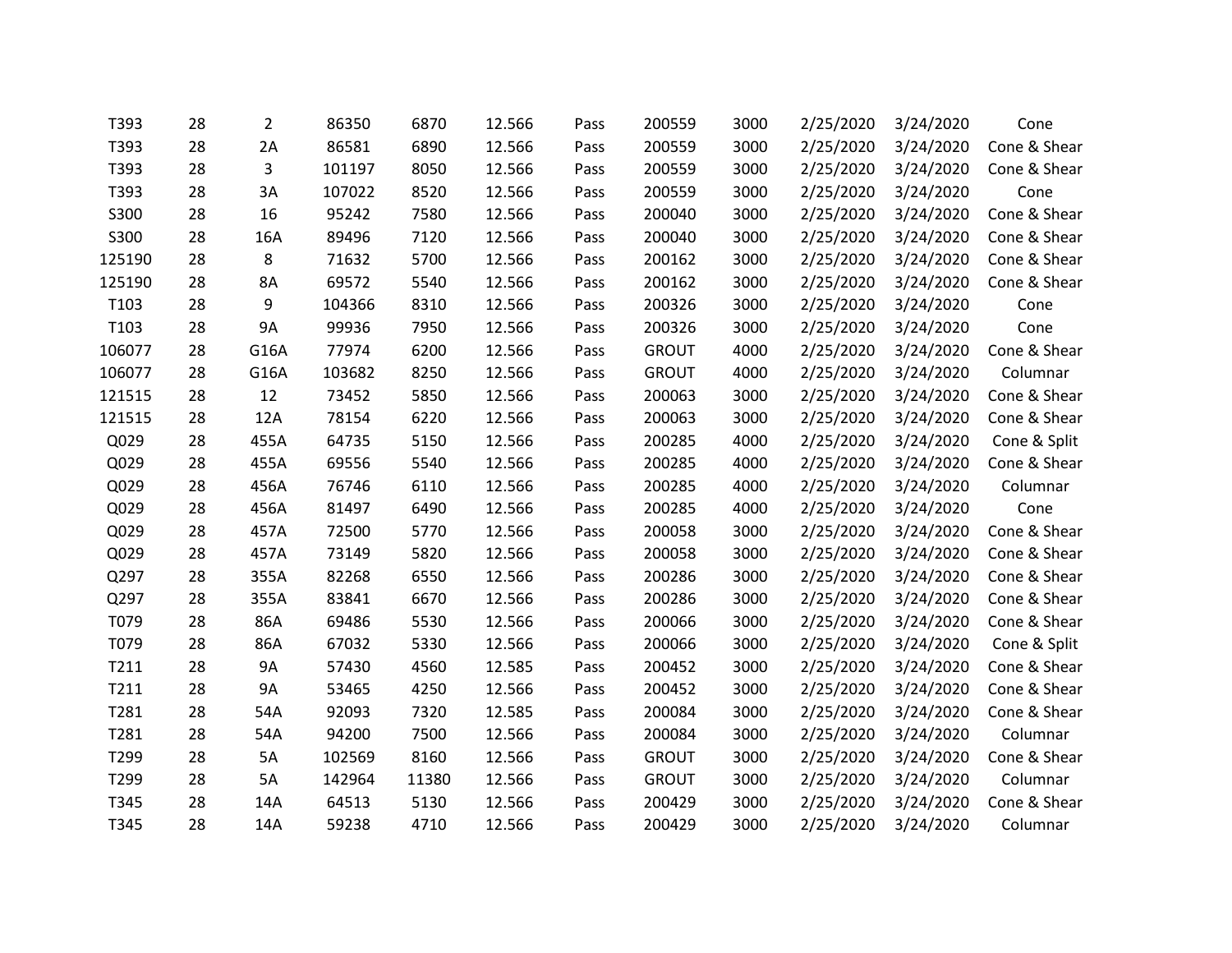| T350       | 28             | 10A           | 70224  | 5590   | 12.566 | Pass | 200320       | 3000  | 2/25/2020 | 3/24/2020 | Cone & Split |
|------------|----------------|---------------|--------|--------|--------|------|--------------|-------|-----------|-----------|--------------|
| T350       | 28             | 10A           | 69434  | 5530   | 12.566 | Pass | 200320       | 3000  | 2/25/2020 | 3/24/2020 | Cone & Shear |
| DB1601     | 28             | 136           | 78956  | 6280   | 12.566 | Pass | 200341       | 4000  | 2/25/2020 | 3/24/2020 | Cone & Shear |
| DB1601     | 28             | 136A          | 84387  | 6720   | 12.566 | Pass | 200341       | 4000  | 2/25/2020 | 3/24/2020 | Cone         |
| DB1601     | 28             | 137           | 70188  | 5590   | 12.566 | Pass | 200341       | 4000  | 2/25/2020 | 3/24/2020 | Cone         |
| DB1601     | 28             | 137A          | 67464  | 5370   | 12.566 | Pass | 200341       | 4000  | 2/25/2020 | 3/24/2020 | Cone & Split |
| DB1601     | 28             | 138           | 69381  | 5520   | 12.566 | Pass | 200341       | 4000  | 2/25/2020 | 3/24/2020 | Cone & Shear |
| DB1601     | 28             | 138A          | 73372  | 5840   | 12.566 | Pass | 200341       | 4000  | 2/25/2020 | 3/24/2020 | Shear        |
| <b>DZA</b> | 28             | 3A            | 96066  | 7640   | 12.566 | Pass | 200371       | 3500  | 2/25/2020 | 3/24/2020 | Cone & Shear |
| <b>DZA</b> | 28             | 3B            | 94069  | 7490   | 12.566 | Pass | 200371       | 3500  | 2/25/2020 | 3/24/2020 | Cone & Split |
| DB1801     | 28             | 24ARK         | 186165 | 14810  | 12.566 | Pass | 19463        | 10000 | 2/25/2020 | 3/24/2020 | Cone         |
| DB1801     | 28             | 24ARK         | 188891 | 15030  | 12.566 | Pass | 19463        | 10000 | 2/25/2020 | 3/24/2020 | Cone         |
| S127       | 28             | 131           | 100590 | 8040   | 12.516 | Pass | 200040       | 3000  | 2/25/2020 | 3/24/2020 | Cone         |
| S127       | 28             | 131A          | 107964 | 8590   | 12.566 | Pass | 200040       | 3000  | 2/25/2020 | 3/24/2020 | Cone & Shear |
| T265       | 28             | <b>9A</b>     | 105615 | 8400   | 12.566 | Pass | <b>GROUT</b> | 3000  | 2/25/2020 | 3/24/2020 | Columnar     |
| T265       | 28             | <b>9A</b>     | 102314 | 8140   | 12.566 | Pass | <b>GROUT</b> | 3000  | 2/25/2020 | 3/24/2020 | Columnar     |
| S359       | 6HR            | 101           | 4040   | < 320  | 12.566 | Fail | 200138       | 2500  | 3/23/2020 | 3/24/2020 | Cone & Split |
| S359       | 6HR            | 101           | 3374   | < 270  | 12.566 | Fail | 200138       | 2500  | 3/23/2020 | 3/24/2020 | Cone & Split |
| S127       | 5              | 144b          | 37476  | < 2980 | 12.566 | Fail | 200039       | 4000  | 3/19/2020 | 3/24/2020 | Cone & Shear |
| S127       | 5              | 144C          | 40330  | < 3210 | 12.566 | Fail | 200039       | 4000  | 3/19/2020 | 3/24/2020 | Cone & Shear |
| S202       | $\overline{7}$ | 126B          | 107741 | 3810   | 28.274 | Pass | 200144       | 3000  | 3/17/2020 | 3/24/2020 | Cone & Split |
| S202       | $\overline{7}$ | 126B          | 107510 | 3800   | 28.274 | Pass | 200144       | 3000  | 3/17/2020 | 3/24/2020 | Cone & Shear |
| S060       | 28             | 536           | 76635  | 6070   | 12.617 | Pass | 200196       | 3000  | 2/26/2020 | 3/25/2020 | Cone         |
| S060       | 28             | 536A          | 74361  | 5920   | 12.566 | Pass | 200196       | 3000  | 2/26/2020 | 3/25/2020 | Cone         |
| R260       | 28             | <b>IR333A</b> | 89659  | 7130   | 12.566 | Pass | 200509       | 3000  | 2/26/2020 | 3/25/2020 | Cone & Shear |
| R260       | 28             | <b>IR333B</b> | 88564  | 7050   | 12.566 | Pass | 200509       | 3000  | 2/26/2020 | 3/25/2020 | Cone         |
| S202       | 28             | 118           | 76046  | 6030   | 12.61  | Pass | 200150       | 3000  | 2/26/2020 | 3/25/2020 | Cone         |
| S202       | 28             | 118A          | 74320  | 5910   | 12.566 | Pass | 200150       | 3000  | 2/26/2020 | 3/25/2020 | Cone         |
| DB1701     | 28             | 185A          | 75798  | 6030   | 12.566 | Pass | 200125       | 3000  | 2/26/2020 | 3/25/2020 | Cone & Shear |
| DB1701     | 28             | 185B          | 83270  | 6630   | 12.566 | Pass | 200125       | 3000  | 2/26/2020 | 3/25/2020 | Cone         |
| DB1701     | 28             | 786A          | 95194  | 7580   | 12.566 | Pass | 200095       | 3000  | 2/26/2020 | 3/25/2020 | Cone         |
| DB1701     | 28             | 786B          | 95513  | 7600   | 12.566 | Pass | 200095       | 3000  | 2/26/2020 | 3/25/2020 | Cone         |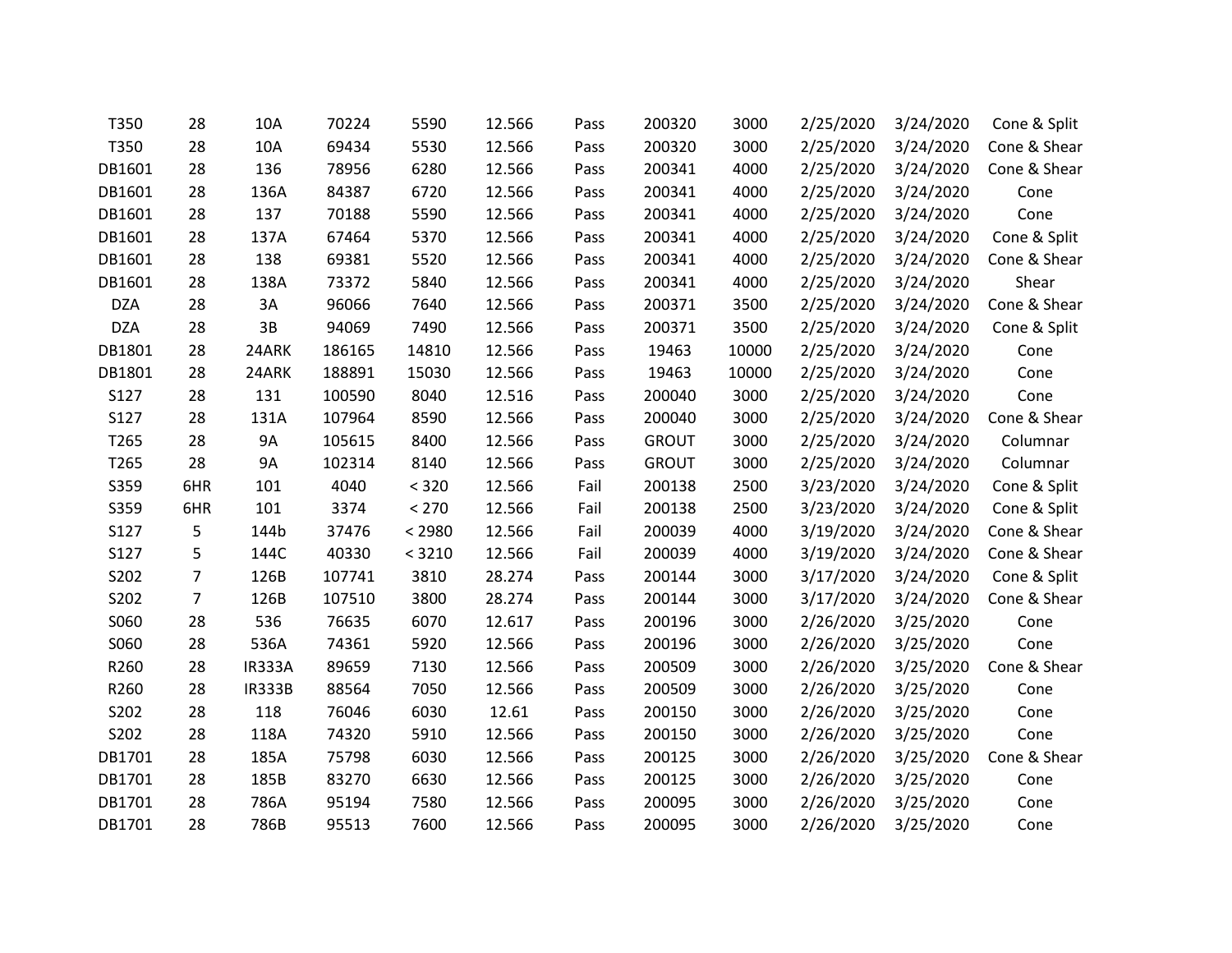| DB1701     | 28 | 1454A           | 80750  | 6410  | 12.592 | Pass | 200119         | 3000 | 2/26/2020 | 3/25/2020 | Cone         |
|------------|----|-----------------|--------|-------|--------|------|----------------|------|-----------|-----------|--------------|
| DB1701     | 28 | 1454B           | 78913  | 6280  | 12.566 | Pass | 200119         | 3000 | 2/26/2020 | 3/25/2020 | Cone & Split |
| DB1701     | 28 | 2063A           | 165808 | 5860  | 28.274 | Pass | 200144         | 3000 | 2/26/2020 | 3/25/2020 | Shear        |
| DB1701     | 28 | 2063B           | 172358 | 6100  | 28.274 | Pass | 200144         | 3000 | 2/26/2020 | 3/25/2020 | Cone & Shear |
| R078       | 28 | 73              | 75871  | 6040  | 12.566 | Pass | 200207         | 3000 | 2/26/2020 | 3/25/2020 | Cone & Shear |
| R078       | 28 | 73A             | 73404  | 5840  | 12.566 | Pass | 200207         | 3000 | 2/26/2020 | 3/25/2020 | Cone & Shear |
| T924       | 28 | $\mathbf{1}$    | 106909 | 8510  | 12.566 | Pass | <b>BAG MIX</b> | 3000 | 2/26/2020 | 3/25/2020 | Columnar     |
| T924       | 28 | 1A              | 94447  | 7520  | 12.566 | Pass | <b>BAG MIX</b> | 3000 | 2/26/2020 | 3/25/2020 | Columnar     |
| T283       | 28 | $\overline{7}$  | 76036  | 6050  | 12.566 | Pass | 200099         | 3000 | 2/26/2020 | 3/25/2020 | Cone & Shear |
| T283       | 28 | 7A              | 83228  | 6620  | 12.566 | Pass | 200099         | 3000 | 2/26/2020 | 3/25/2020 | Cone & Split |
| <b>DZA</b> | 28 | 20D             | 138983 | 11060 | 12.566 | Pass | 200372         | 7000 | 2/26/2020 | 3/25/2020 | Cone & Shear |
| <b>DZA</b> | 28 | 20 <sub>D</sub> | 147453 | 11730 | 12.566 | Pass | 200372         | 7000 | 2/26/2020 | 3/25/2020 | Cone         |
| T016       | 28 | 86              | 100919 | 8030  | 12.566 | Pass | 200297         | 3000 | 2/26/2020 | 3/25/2020 | Cone         |
| T016       | 28 | 86A             | 96654  | 7690  | 12.566 | Pass | 200297         | 3000 | 2/26/2020 | 3/25/2020 | Cone & Shear |
| T016       | 28 | 87              | 73364  | 5840  | 12.566 | Pass | 200297         | 3000 | 2/26/2020 | 3/25/2020 | Cone         |
| T016       | 28 | 87A             | 77385  | 6160  | 12.566 | Pass | 200297         | 3000 | 2/26/2020 | 3/25/2020 | Cone & Shear |
| T393       | 28 | 4               | 123442 | 9820  | 12.566 | Pass | 200559         | 3000 | 2/26/2020 | 3/25/2020 | Cone         |
| T393       | 28 | 4A              | 119565 | 9510  | 12.566 | Pass | 200559         | 3000 | 2/26/2020 | 3/25/2020 | Cone         |
| P230       | 28 | 1740            | 70215  | 5590  | 12.566 | Pass | 200154         | 3000 | 2/26/2020 | 3/25/2020 | Cone & Shear |
| P230       | 28 | 1740A           | 71682  | 5700  | 12.566 | Pass | 200154         | 3000 | 2/26/2020 | 3/25/2020 | Cone         |
| DB1801     | 28 | 37              | 71014  | 5650  | 12.566 | Pass | 200169         | 3000 | 2/26/2020 | 3/25/2020 | Cone & Shear |
| DB1801     | 28 | 37A             | 71489  | 5690  | 12.566 | Pass | 200169         | 3000 | 2/26/2020 | 3/25/2020 | Cone & Shear |
| T070       | 28 | 13              | 81348  | 6470  | 12.566 | Pass | 200561         | 3000 | 2/26/2020 | 3/25/2020 | Cone & Split |
| T070       | 28 | 13A             | 82860  | 6590  | 12.566 | Pass | 200561         | 3000 | 2/26/2020 | 3/25/2020 | Shear        |
| T021       | 28 | 17A             | 72414  | 5760  | 12.566 | Pass | 200067         | 3000 | 2/26/2020 | 3/25/2020 | Cone & Shear |
| T021       | 28 | 17A             | 69538  | 5530  | 12.566 | Pass | 200067         | 3000 | 2/26/2020 | 3/25/2020 | Columnar     |
| T281       | 28 | 55A             | 103567 | 8310  | 12.46  | Pass | 200084         | 3000 | 2/26/2020 | 3/25/2020 | Columnar     |
| T281       | 28 | 55A             | 101683 | 8090  | 12.566 | Pass | 200084         | 3000 | 2/26/2020 | 3/25/2020 | Columnar     |
| T345       | 28 | 15A             | 73988  | 5890  | 12.566 | Pass | 200429         | 3000 | 2/26/2020 | 3/25/2020 | Cone & Shear |
| T345       | 28 | 15A             | 71775  | 5710  | 12.566 | Pass | 200429         | 3000 | 2/26/2020 | 3/25/2020 | Cone & Shear |
| <b>DZA</b> | 28 | 4A              | 55829  | 4440  | 12.566 | Pass | 200371         | 3500 | 2/26/2020 | 3/25/2020 | Cone & Split |
| <b>DZA</b> | 28 | 4B              | 64618  | 5140  | 12.566 | Pass | 200371         | 3500 | 2/26/2020 | 3/25/2020 | Columnar     |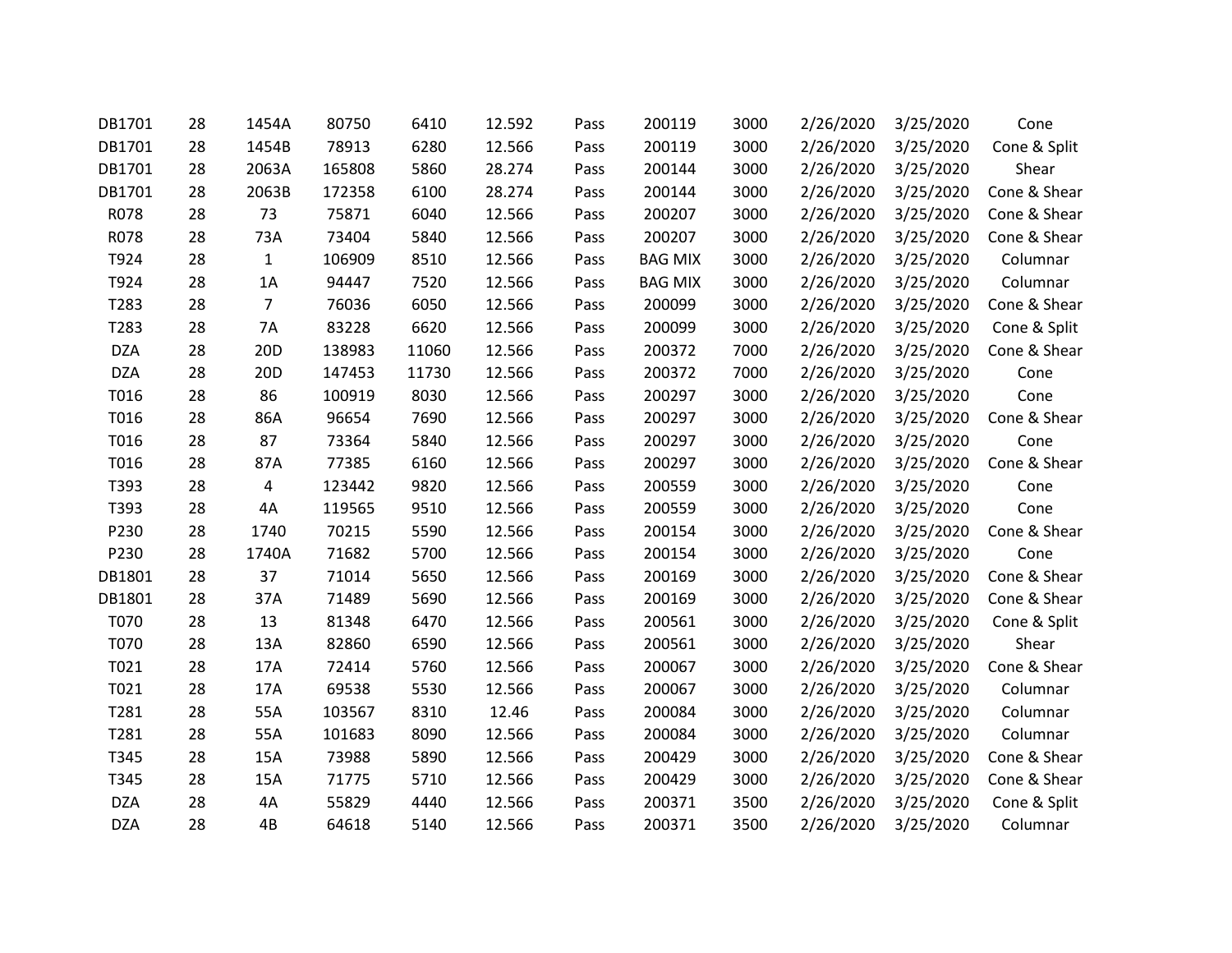| <b>DZA</b> | 28             | 12D           | 113441 | 9030   | 12.566 | Pass | 200370       | 5000 | 2/26/2020 | 3/25/2020 | Cone & Shear |
|------------|----------------|---------------|--------|--------|--------|------|--------------|------|-----------|-----------|--------------|
| <b>DZA</b> | 28             | 12D           | 103413 | 8230   | 12.566 | Pass | 200370       | 5000 | 2/26/2020 | 3/25/2020 | Cone & Shear |
| <b>DZA</b> | 28             | 12L           | 71030  | 5650   | 12.566 | Pass | 200370       | 5000 | 2/26/2020 | 3/25/2020 | Cone & Split |
| <b>DZA</b> | 28             | 12L           | 77751  | 6190   | 12.566 | Pass | 200370       | 5000 | 2/26/2020 | 3/25/2020 | Cone & Shear |
| S307       | 14             | 25B           | 68562  | 5460   | 12.566 | Pass | 200396       | 3000 | 3/11/2020 | 3/25/2020 | Cone & Shear |
| T285       | 28             | 12            | 63030  | 5000   | 12.61  | Pass | 200337       | 3000 | 2/26/2020 | 3/25/2020 | Cone & Shear |
| T285       | 28             | 12A           | 63961  | 5090   | 12.566 | Pass | 200337       | 3000 | 2/26/2020 | 3/25/2020 | Cone         |
| T265       | 28             | 10A           | 56710  | 4510   | 12.579 | Pass | <b>GROUT</b> | 3000 | 2/26/2020 | 3/25/2020 | Columnar     |
| T265       | 28             | 10A           | 52338  | 4160   | 12.566 | Pass | <b>GROUT</b> | 3000 | 2/26/2020 | 3/25/2020 | Columnar     |
| T307       | $\overline{7}$ | 3C            | 57937  | 4610   | 12.566 | Pass | 200516       | 4000 | 3/18/2020 | 3/25/2020 | Cone & Shear |
| T932       | $\overline{7}$ | 3B            | 34309  | < 2730 | 12.566 | Fail | 200178       | 3000 | 3/18/2020 | 3/25/2020 | Cone & Shear |
| T932       | $\overline{7}$ | 4B            | 32555  | < 2590 | 12.566 | Fail | 200178       | 3000 | 3/18/2020 | 3/25/2020 | Cone & Shear |
| S359       | <b>12 HR</b>   | 9D            | 43592  | 3470   | 12.566 | Pass | 200138       | 2500 | 3/25/2020 | 3/26/2020 | Shear        |
| S359       | <b>12 HR</b>   | 9E            | 47138  | 3750   | 12.566 | Pass | 200138       | 2500 | 3/25/2020 | 3/26/2020 | Shear        |
| 122627     | 28             | 48            | 69574  | 5540   | 12.566 | Pass | 200401       | 3000 | 2/27/2020 | 3/26/2020 | Cone & Split |
| 122627     | 28             | 48A           | 73189  | 5820   | 12.566 | Pass | 200401       | 3000 | 2/27/2020 | 3/26/2020 | Cone & Split |
| R260       | 28             | <b>IR334A</b> | 76489  | 6090   | 12.566 | Pass | 200110       | 3000 | 2/27/2020 | 3/26/2020 | Cone & Shear |
| R260       | 28             | <b>IR334B</b> | 78153  | 6220   | 12.566 | Pass | 200110       | 3000 | 2/27/2020 | 3/26/2020 | Cone & Shear |
| DB1701     | 28             | 1455A         | 80976  | 6440   | 12.566 | Pass | 200099       | 3000 | 2/27/2020 | 3/26/2020 | Cone         |
| DB1701     | 28             | 1455B         | 82070  | 6530   | 12.566 | Pass | 200099       | 3000 | 2/27/2020 | 3/26/2020 | Cone & Shear |
| DB1701     | 28             | 2122A         | 72101  | 5740   | 12.566 | Pass | 200119       | 3000 | 2/27/2020 | 3/26/2020 | Cone & Shear |
| DB1701     | 28             | 2122B         | 74980  | 5970   | 12.566 | Pass | 200119       | 3000 | 2/27/2020 | 3/26/2020 | Cone & Shear |
| R078       | 28             | 74            | 77249  | 6150   | 12.566 | Pass | 200207       | 3000 | 2/27/2020 | 3/26/2020 | Cone & Shear |
| R078       | 28             | 74A           | 81132  | 6460   | 12.566 | Pass | 200207       | 3000 | 2/27/2020 | 3/26/2020 | Cone & Shear |
| T234       | 28             | 40            | 141235 | 11240  | 12.566 | Pass | 19345        | 4000 | 2/27/2020 | 3/26/2020 | Columnar     |
| T234       | 28             | 40A           | 128444 | 10220  | 12.566 | Pass | 19345        | 4000 | 2/27/2020 | 3/26/2020 | Cone & Shear |
| S060       | 28             | 537           | 66364  | 5290   | 12.541 | Pass | 200196       | 3000 | 2/27/2020 | 3/26/2020 | Cone & Shear |
| S060       | 28             | 537A          | 66221  | 5270   | 12.566 | Pass | 200196       | 3000 | 2/27/2020 | 3/26/2020 | Cone         |
| <b>DZA</b> | 28             | 21L           | 144837 | 11530  | 12.566 | Pass | 200372       | 7000 | 2/27/2020 | 3/26/2020 | Cone & Shear |
| <b>DZA</b> | 28             | 21L           | 153057 | 12180  | 12.566 | Pass | 200372       | 7000 | 2/27/2020 | 3/26/2020 | Cone & Shear |
| T393       | 28             | 6             | 120458 | 9680   | 12.447 | Pass | 200559       | 3000 | 2/27/2020 | 3/26/2020 | Cone & Shear |
| T393       | 28             | 6A            | 121523 | 9670   | 12.566 | Pass | 200559       | 3000 | 2/27/2020 | 3/26/2020 | Cone & Shear |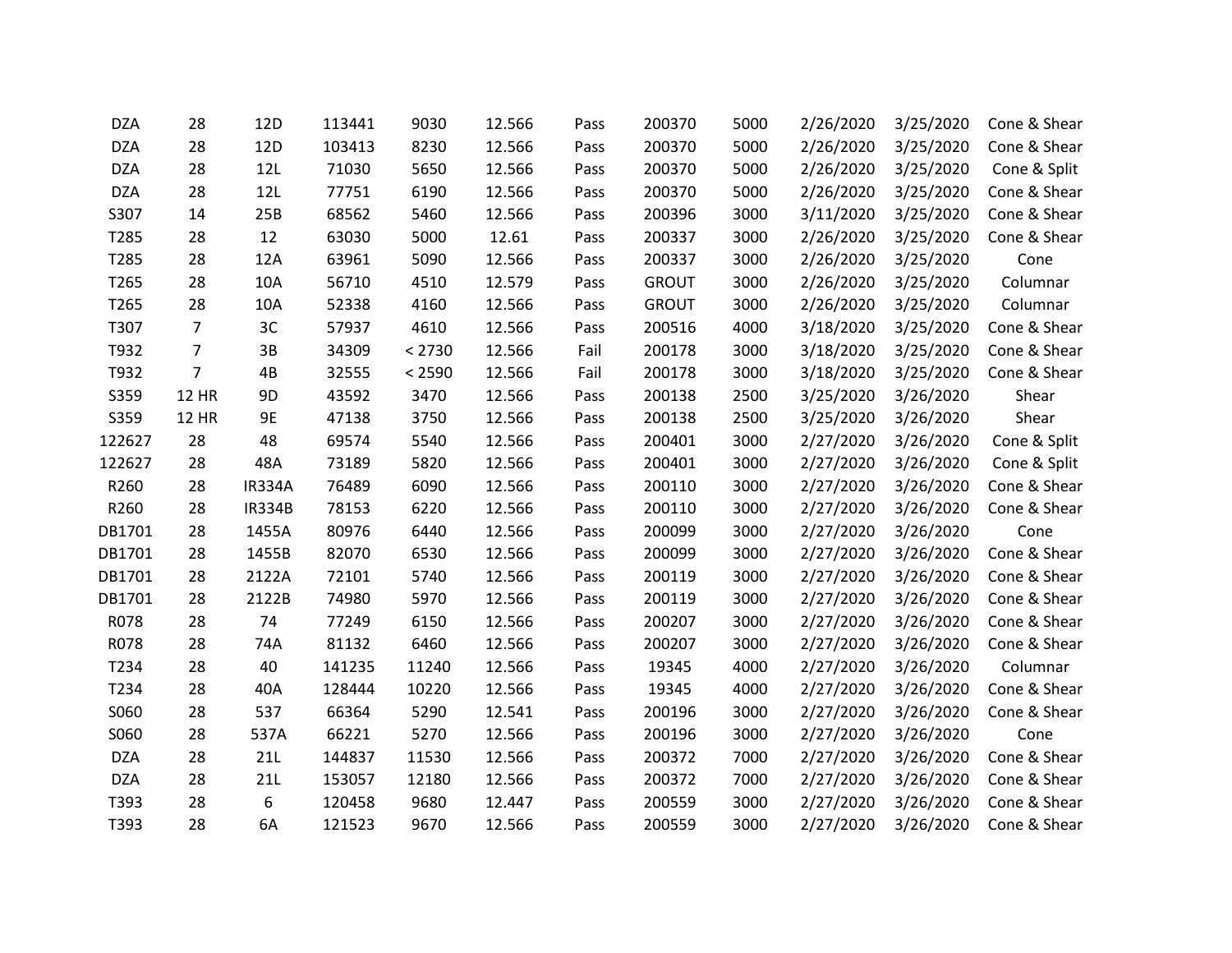| 125190     | 28 | 9          | 94625  | 7530  | 12.566 | Pass | 200162       | 3000 | 2/27/2020 | 3/26/2020 | Cone & Shear |
|------------|----|------------|--------|-------|--------|------|--------------|------|-----------|-----------|--------------|
| 125190     | 28 | <b>9A</b>  | 96961  | 7720  | 12.566 | Pass | 200162       | 3000 | 2/27/2020 | 3/26/2020 | Cone & Split |
| R279       | 28 | 161A       | 71640  | 5700  | 12.566 | Pass | 200406       | 3000 | 2/27/2020 | 3/26/2020 | Cone & Shear |
| R279       | 28 | 161A       | 68902  | 5480  | 12.566 | Pass | 200406       | 3000 | 2/27/2020 | 3/26/2020 | Cone & Shear |
| P230       | 28 | 1741       | 65985  | 5250  | 12.566 | Pass | 200154       | 3000 | 2/27/2020 | 3/26/2020 | Columnar     |
| P230       | 28 | 1741A      | 65503  | 5210  | 12.566 | Pass | 200154       | 3000 | 2/27/2020 | 3/26/2020 | Cone & Shear |
| P230       | 28 | 1742       | 85433  | 6800  | 12.566 | Pass | 200154       | 3000 | 2/27/2020 | 3/26/2020 | Shear        |
| P230       | 28 | 1742A      | 88430  | 7040  | 12.566 | Pass | 200154       | 3000 | 2/27/2020 | 3/26/2020 | Cone         |
| T285       | 28 | 13         | 59060  | 4700  | 12.566 | Pass | 200337       | 3000 | 2/27/2020 | 3/26/2020 | Columnar     |
| T285       | 28 | 13A        | 55325  | 4400  | 12.566 | Pass | 200337       | 3000 | 2/27/2020 | 3/26/2020 | Cone & Shear |
| DB1701     | 28 | 678A       | 103435 | 8230  | 12.566 | Pass | 200125       | 3000 | 2/27/2020 | 3/26/2020 | Shear        |
| DB1701     | 28 | 678B       | 104964 | 8350  | 12.566 | Pass | 200125       | 3000 | 2/27/2020 | 3/26/2020 | Columnar     |
| DB1801     | 28 | 39         | 66648  | 5300  | 12.585 | Pass | 20016        | 3000 | 2/27/2020 | 3/26/2020 | Cone & Shear |
| DB1801     | 28 | 39A        | 65166  | 5190  | 12.566 | Pass | 20016        | 3000 | 2/27/2020 | 3/26/2020 | Cone & Shear |
| 106077     | 28 | G17A       | 57526  | 4580  | 12.566 | Pass | <b>GROUT</b> | 4000 | 2/27/2020 | 3/26/2020 | Columnar     |
| 106077     | 28 | G17A       | 137151 | 10910 | 12.566 | Pass | <b>GROUT</b> | 4000 | 2/27/2020 | 3/26/2020 | Cone & Shear |
| 106077     | 28 | <b>18A</b> | 73569  | 5850  | 12.566 | Pass | 200286       | 3000 | 2/27/2020 | 3/26/2020 | Cone & Shear |
| 106077     | 28 | 18A        | 68751  | 5470  | 12.566 | Pass | 200286       | 3000 | 2/27/2020 | 3/26/2020 | Cone & Shear |
| Q297       | 28 | 356A       | 71348  | 5680  | 12.566 | Pass | 200286       | 3000 | 2/27/2020 | 3/26/2020 | Cone & Shear |
| Q297       | 28 | 356A       | 72203  | 5750  | 12.566 | Pass | 200286       | 3000 | 2/27/2020 | 3/26/2020 | Cone & Shear |
| T021       | 28 | 18A        | 85780  | 6840  | 12.535 | Pass | 200067       | 3000 | 2/27/2020 | 3/26/2020 | Cone         |
| T021       | 28 | 18A        | 87341  | 6950  | 12.566 | Pass | 200067       | 3000 | 2/27/2020 | 3/26/2020 | Shear        |
| T281       | 28 | 56A        | 110333 | 8780  | 12.566 | Pass | 200084       | 3000 | 2/27/2020 | 3/26/2020 | Cone & Shear |
| T281       | 28 | 56A        | 100731 | 8020  | 12.566 | Pass | 200084       | 3000 | 2/27/2020 | 3/26/2020 | Cone & Shear |
| <b>DZA</b> | 28 | 22D        | 131767 | 10490 | 12.566 | Pass | 200370       | 5500 | 2/27/2020 | 3/26/2020 | Cone & Shear |
| <b>DZA</b> | 28 | 22D        | 143955 | 11460 | 12.566 | Pass | 200370       | 5500 | 2/27/2020 | 3/26/2020 | Shear        |
| Q031       | 28 | 493        | 100806 | 8020  | 12.566 | Pass | 200297       | 3000 | 2/27/2020 | 3/26/2020 | Shear        |
| Q031       | 28 | 493A       | 102390 | 8150  | 12.566 | Pass | 200297       | 3000 | 2/27/2020 | 3/26/2020 | Cone         |
| DB1701     | 28 | 1502A      | 85120  | 6820  | 12.485 | Pass | 200119       | 3000 | 2/27/2020 | 3/26/2020 | Cone & Shear |
| DB1701     | 28 | 1502B      | 76653  | 6100  | 12.566 | Pass | 200119       | 3000 | 2/27/2020 | 3/26/2020 | Cone         |
| T307       | 14 | 2B         | 55289  | 4400  | 12.566 | Pass | 200516       | 4000 | 3/12/2020 | 3/26/2020 | Cone         |
| P079       | 28 | 449        | 60711  | 4830  | 12.566 | Pass | 200260       | 3000 | 2/27/2020 | 3/26/2020 | Cone & Split |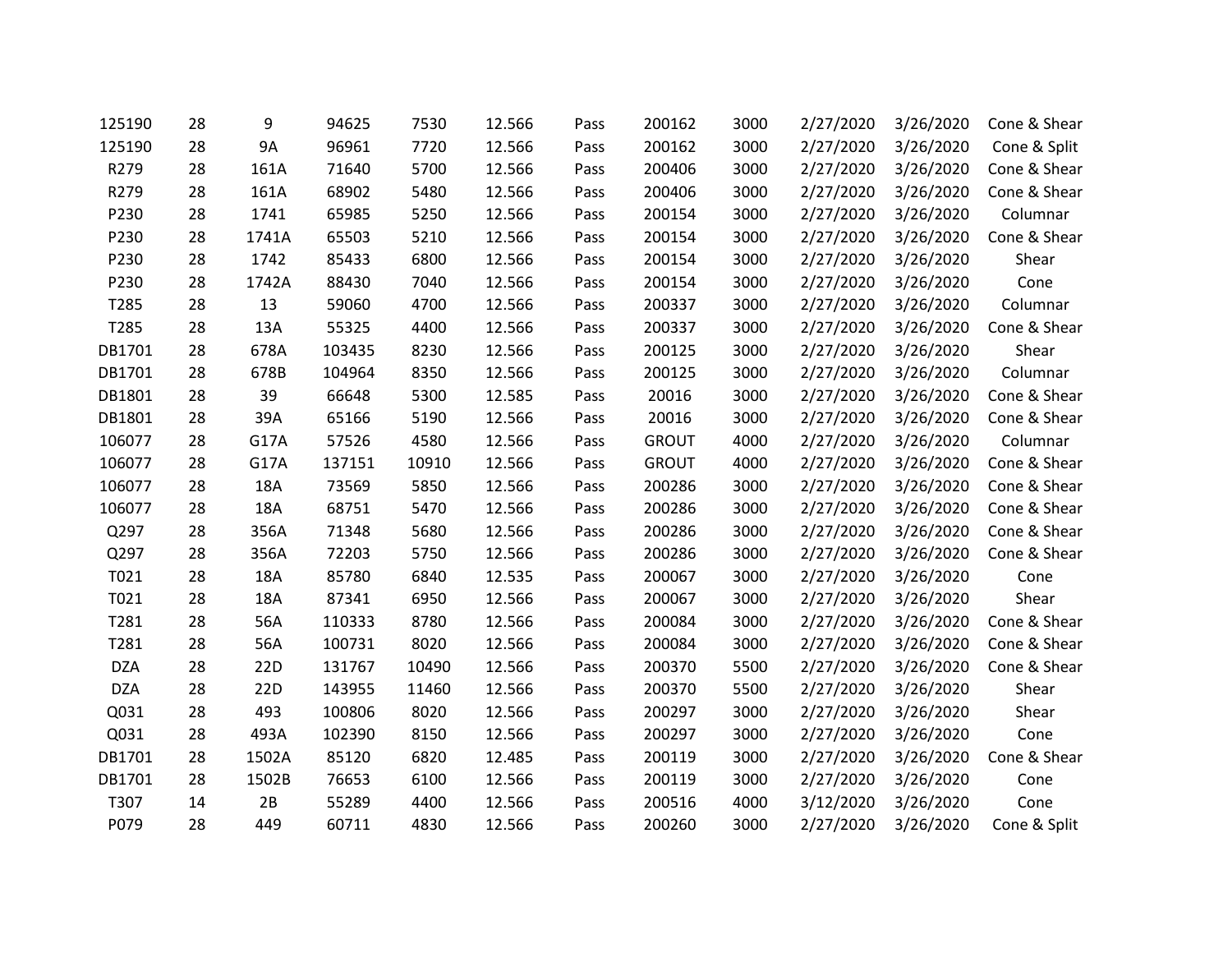| P079   | 28 | 449A           | 62991  | 5010  | 12.566 | Pass | 200260         | 3000 | 2/27/2020 | 3/26/2020 | Cone         |
|--------|----|----------------|--------|-------|--------|------|----------------|------|-----------|-----------|--------------|
| T340   | 28 | 10             | 82043  | 6530  | 12.566 | Pass | <b>BAG MIX</b> | 3000 | 2/28/2020 | 3/27/2020 | Cone & Split |
| T340   | 28 | 10A            | 83464  | 6640  | 12.566 | Pass | <b>BAG MIX</b> | 3000 | 2/28/2020 | 3/27/2020 | Cone & Shear |
| T361   | 28 | $\mathbf{1}$   | 140982 | 11220 | 12.566 | Pass | 200568         | 4500 | 2/28/2020 | 3/27/2020 | Cone & Shear |
| T361   | 28 | 1A             | 124894 | 9940  | 12.566 | Pass | 200568         | 4500 | 2/28/2020 | 3/27/2020 | Cone         |
| DB1701 | 28 | 186A           | 83165  | 6620  | 12.566 | Pass | 200147         | 3000 | 2/28/2020 | 3/27/2020 | Cone & Shear |
| DB1701 | 28 | 186B           | 86139  | 6850  | 12.566 | Pass | 200147         | 3000 | 2/28/2020 | 3/27/2020 | Cone & Shear |
| DB1701 | 28 | 2064A          | 169398 | 6300  | 26.878 | Pass | 200098         | 3000 | 2/28/2020 | 3/27/2020 | Cone & Split |
| DB1701 | 28 | 2064B          | 169877 | 6010  | 28.274 | Pass | 200098         | 3000 | 2/28/2020 | 3/27/2020 | Cone & Shear |
| DB1701 | 28 | 2123A          | 80036  | 6370  | 12.566 | Pass | 200099         | 3000 | 2/28/2020 | 3/27/2020 | Cone         |
| DB1701 | 28 | 2123B          | 82241  | 6540  | 12.566 | Pass | 200099         | 3000 | 2/28/2020 | 3/27/2020 | Cone & Shear |
| T924   | 28 | 15             | 90228  | 7180  | 12.566 | Pass | <b>BAG MIX</b> | 3000 | 2/28/2020 | 3/27/2020 | Columnar     |
| T924   | 28 | 15A            | 93996  | 7480  | 12.566 | Pass | <b>BAG MIX</b> | 3000 | 2/28/2020 | 3/27/2020 | Columnar     |
| T926   | 28 | $\mathbf{1}$   | 117861 | 9380  | 12.566 | Pass | <b>GROUT</b>   | 3000 | 2/28/2020 | 3/27/2020 | Columnar     |
| T926   | 28 | 1A             | 82689  | 6580  | 12.566 | Pass | <b>GROUT</b>   | 3000 | 2/28/2020 | 3/27/2020 | Columnar     |
| S060   | 28 | 538            | 74360  | 5910  | 12.585 | Pass | 200196         | 3000 | 2/28/2020 | 3/27/2020 | Cone & Shear |
| S060   | 28 | 538A           | 71598  | 5700  | 12.566 | Pass | 200196         | 3000 | 2/28/2020 | 3/27/2020 | Cone         |
| S307   | 28 | 23             | 78122  | 6220  | 12.566 | Pass | 200396         | 3000 | 2/28/2020 | 3/27/2020 | Cone & Shear |
| S307   | 28 | 23A            | 76362  | 6080  | 12.566 | Pass | 200396         | 3000 | 2/28/2020 | 3/27/2020 | Cone & Shear |
| 125190 | 28 | 10             | 76681  | 6100  | 12.566 | Pass | 200162         | 3000 | 2/28/2020 | 3/27/2020 | Cone & Shear |
| 125190 | 28 | 10A            | 74340  | 5920  | 12.566 | Pass | 200162         | 3000 | 2/28/2020 | 3/27/2020 | Cone & Shear |
| S060   | 28 | 61             | 83637  | 6660  | 12.566 | Pass | 200196         | 3000 | 2/28/2020 | 3/27/2020 | Cone & Split |
| S060   | 28 | 61A            | 85952  | 6840  | 12.566 | Pass | 200196         | 3000 | 2/28/2020 | 3/27/2020 | Cone         |
| S202   | 28 | 119            | 91306  | 7270  | 12.566 | Pass | 200150         | 3000 | 2/28/2020 | 3/27/2020 | Cone & Shear |
| S202   | 28 | 119A           | 92445  | 7360  | 12.566 | Pass | 200150         | 3000 | 2/28/2020 | 3/27/2020 | Cone         |
| P230   | 28 | 1743           | 87206  | 6940  | 12.566 | Pass | 200154         | 3000 | 2/28/2020 | 3/27/2020 | Cone & Shear |
| P230   | 28 | 1743A          | 83842  | 6670  | 12.566 | Pass | 200154         | 3000 | 2/28/2020 | 3/27/2020 | Cone & Shear |
| R243   | 29 | 137            | 75826  | 6030  | 12.566 | Pass | 200527         | 3000 | 2/27/2020 | 3/27/2020 | Cone & Shear |
| R243   | 29 | 137A           | 76532  | 6090  | 12.566 | Pass | 200527         | 3000 | 2/27/2020 | 3/27/2020 | Cone & Shear |
| R243   | 29 | 138            | 72980  | 5810  | 12.566 | Pass | 200527         | 3000 | 2/27/2020 | 3/27/2020 | Cone & Shear |
| R243   | 29 | 138A           | 73265  | 5830  | 12.566 | Pass | 200527         | 3000 | 2/27/2020 | 3/27/2020 | Cone & Shear |
| T924   | 28 | $\overline{2}$ | 108802 | 8660  | 12.566 | Pass | <b>BAG MIX</b> | 3000 | 2/28/2020 | 3/27/2020 | Cone & Shear |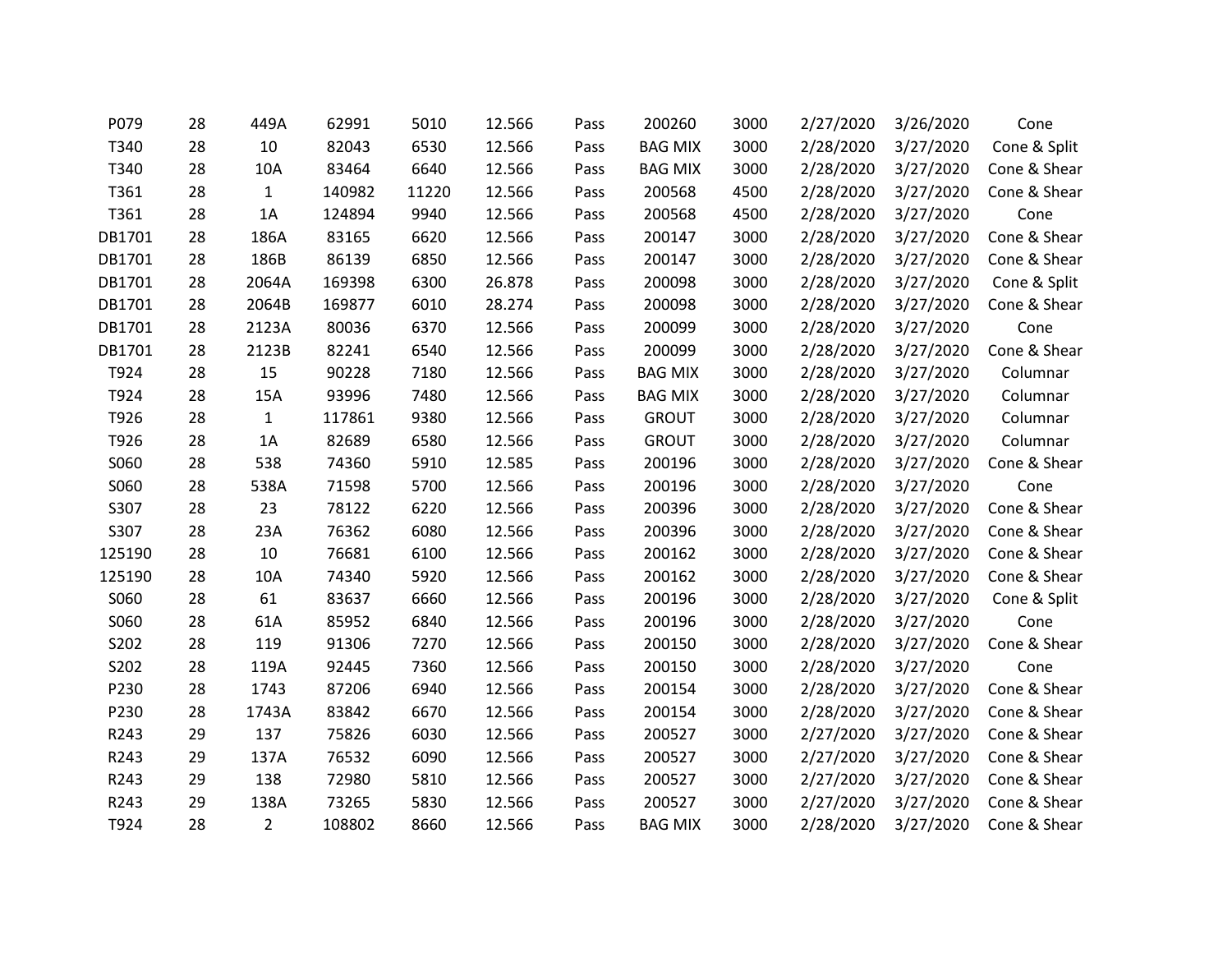| T924   | 28   | 2A           | 103660 | 8250  | 12.566 | Pass | <b>BAG MIX</b> | 3000  | 2/28/2020 | 3/27/2020 | Cone & Shear |
|--------|------|--------------|--------|-------|--------|------|----------------|-------|-----------|-----------|--------------|
| DB1701 | 28   | 679A         | 72127  | 5740  | 12.566 | Pass | 200150         | 3000  | 2/28/2020 | 3/27/2020 | Cone & Shear |
| DB1701 | 28   | 679B         | 63623  | 5060  | 12.566 | Pass | 200150         | 3000  | 2/28/2020 | 3/27/2020 | Cone & Shear |
| DB1801 | 28   | 38           | 97013  | 7720  | 12.566 | Pass | 200575         | 4000  | 2/28/2020 | 3/27/2020 | Cone         |
| DB1801 | 28   | 38A          | 103060 | 8200  | 12.566 | Pass | 200575         | 4000  | 2/28/2020 | 3/27/2020 | Cone & Shear |
| DB1801 | 28   | 40           | 76960  | 6120  | 12.566 | Pass | 200169         | 3000  | 2/28/2020 | 3/27/2020 | Cone         |
| DB1801 | 28   | 40A          | 76303  | 6070  | 12.566 | Pass | 200169         | 3000  | 2/28/2020 | 3/27/2020 | Cone         |
| DB1801 | 28   | 42           | 73617  | 5900  | 12.472 | Pass | 200196         | 3000  | 2/28/2020 | 3/27/2020 | Cone & Shear |
| DB1801 | 28   | 42A          | 75092  | 5980  | 12.566 | Pass | 200196         | 3000  | 2/28/2020 | 3/27/2020 | Cone         |
| R295   | 28   | 95           | 85147  | 6780  | 12.566 | Pass | 200205         | 3000  | 2/28/2020 | 3/27/2020 | Cone         |
| R295   | 28   | 95A          | 75672  | 6020  | 12.566 | Pass | 200205         | 3000  | 2/28/2020 | 3/27/2020 | Cone & Shear |
| T021   | 28   | 19A          | 82340  | 6550  | 12.566 | Pass | 200067         | 3000  | 2/28/2020 | 3/27/2020 | Cone         |
| T021   | 28   | 19A          | 79844  | 6350  | 12.566 | Pass | 200067         | 3000  | 2/28/2020 | 3/27/2020 | Cone & Shear |
| T131   | 28   | 5A           | 69734  | 5550  | 12.566 | Pass | 200250         | 3000  | 2/28/2020 | 3/27/2020 | Cone         |
| T131   | 28   | 5A           | 74726  | 5950  | 12.566 | Pass | 200250         | 3000  | 2/28/2020 | 3/27/2020 | Cone & Shear |
| T281   | 28   | 57A          | 90256  | 7180  | 12.566 | Pass | 200084         | 3000  | 2/28/2020 | 3/27/2020 | Columnar     |
| T281   | 28   | 57A          | 37682  | 3000  | 12.566 | Pass | 200084         | 3000  | 2/28/2020 | 3/27/2020 | Columnar     |
| DB1801 | 28   | 25ARK        | 188986 | 15040 | 12.566 | Pass | 19463          | 10000 | 2/28/2020 | 3/27/2020 | Cone         |
| DB1801 | 28   | 25ARK        | 192499 | 15320 | 12.566 | Pass | 19463          | 10000 | 2/28/2020 | 3/27/2020 | Cone         |
| J411   | 28   | $\mathbf{1}$ | 91564  | 7290  | 12.566 | Pass | 200357         | 3000  | 2/28/2020 | 3/27/2020 | Cone         |
| J411   | 28   | 1A           | 96777  | 7700  | 12.566 | Pass | 200357         | 3000  | 2/28/2020 | 3/27/2020 | Cone         |
| Q031   | 28   | 494          | 115326 | 9180  | 12.566 | Pass | 200297         | 3000  | 2/28/2020 | 3/27/2020 | Cone & Shear |
| Q031   | 28   | 494A         | 114448 | 9110  | 12.566 | Pass | 200297         | 3000  | 2/28/2020 | 3/27/2020 | Cone         |
| T016   | 28   | 88           | 115592 | 9190  | 12.579 | Pass | 200297         | 3000  | 2/28/2020 | 3/27/2020 | Cone         |
| T016   | 28   | 88A          | 115437 | 9190  | 12.566 | Pass | 200297         | 3000  | 2/28/2020 | 3/27/2020 | Cone         |
| T016   | 28   | 89           | 100583 | 8000  | 12.566 | Pass | 200297         | 3000  | 2/28/2020 | 3/27/2020 | Columnar     |
| T016   | 28   | 89A          | 101055 | 8040  | 12.566 | Pass | 200297         | 3000  | 2/28/2020 | 3/27/2020 | Cone & Shear |
| DB1701 | 28   | 1503A        | 102594 | 8160  | 12.566 | Pass | 200119         | 3000  | 2/28/2020 | 3/27/2020 | Cone         |
| DB1701 | 28   | 1503B        | 105115 | 8360  | 12.566 | Pass | 200119         | 3000  | 2/28/2020 | 3/27/2020 | Cone & Shear |
| R273   | 14   | 144B         | 73012  | 5810  | 12.566 | Pass | 200256         | 3000  | 3/13/2020 | 3/27/2020 | Cone         |
| S359   | 7HR  | 10C          | 86117  | 6850  | 12.566 | Pass | 200138         | 3000  | 3/27/2020 | 3/27/2020 | Cone & Shear |
| S359   | 30HR | 11B          | 105421 | 3730  | 28.274 | Pass | 200526         | 2500  | 3/27/2020 | 3/29/2020 | Shear        |